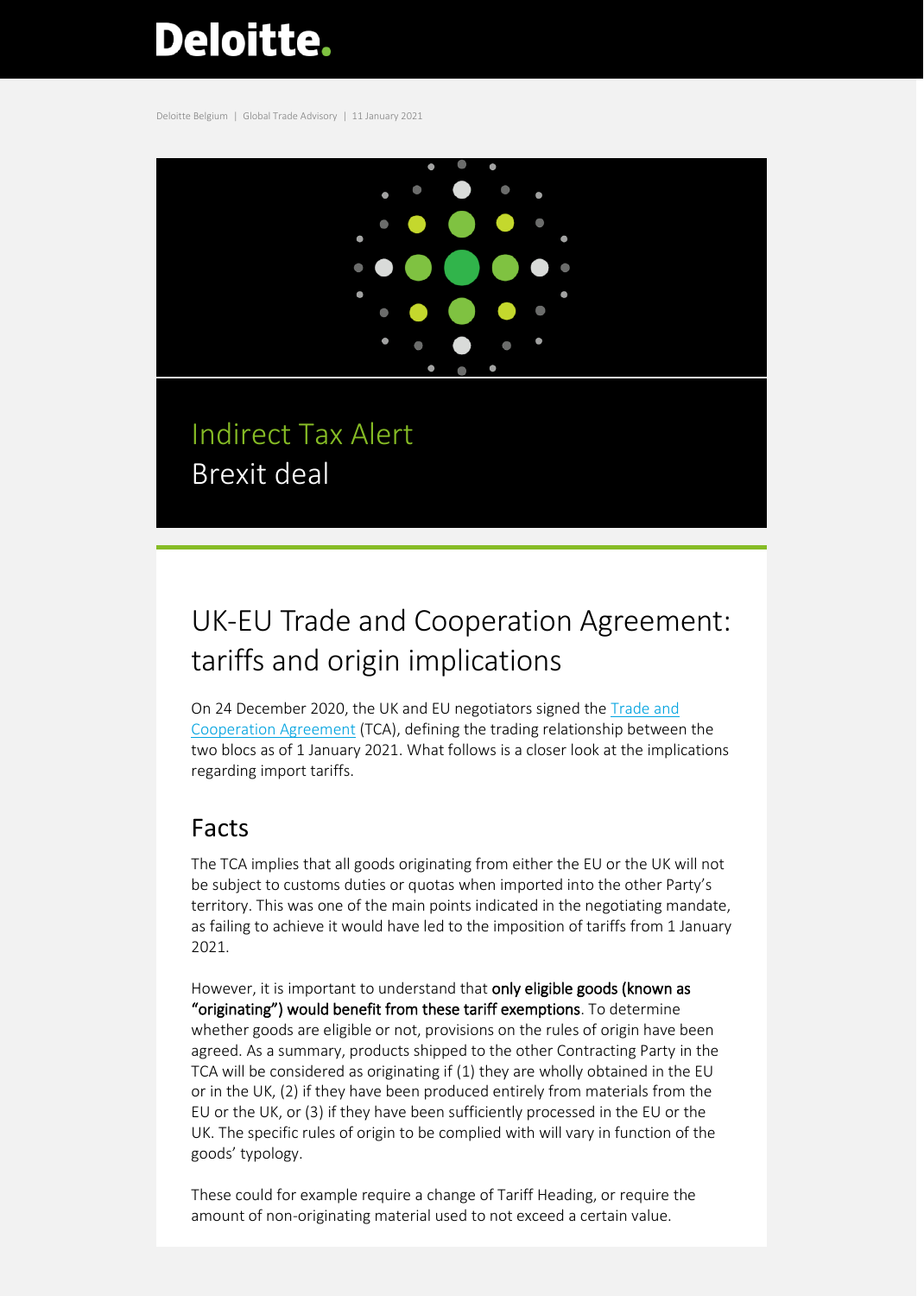Both in terms of general principles as well as product-specific rules of origin, important deviations occur between the TCA and other trade agreements that the EU has concluded; such as those with Switzerland or Norway for example.

For instance, the TCA only includes provisions on full bilateral cumulation between the EU and the UK, and not on diagonal cumulation with other trade partners common to both, such as under the Pan Euro Mediterranean (PEM) Convention. The specific nature of the TCA makes future integration with the PEM Convention rather unlikely.

Moreover, the practical application of the TCA preference system may require traders to apply processes and procedures that differ from those applied to date.

For instance, preference status can be claimed based on importer knowledge, or a Statement on origin issued by the exporter, who needs to be REXregistered for this purpose if the consignment has a value exceeding EUR 6,000.

### What does it mean for you?

The TCA provides certainty to a range of businesses impacted by Brexit, and allows tariff free trade to those who can comply with the formal and material origin requirements. To do so, companies willing to benefit from preferential treatment will have to determine whether their products are originating, based on the TCA's rules of origin, and apply for a REX number if they want to issue Statements on origin for exports from the EU to the UK.

Deloitte's Global Trade Advisory specialists are part of a global network of professionals who can provide specialised assistance to companies in global trade matters. Our professionals help companies seeking to manage the impacts of the developments described above.

#### **Contacts**

If you have any questions concerning the items in this alert, please contact your usual tax consultant at our Deloitte office in Belgium or:

- Daan De Vlieger, [ddevlieger@deloitte.com,](mailto:ddevlieger@deloitte.com) +32 2 600 68 08
- Dries Bertrand[, dbertrand@deloitte.com,](mailto:dbertrand@deloitte.com) +32 2 600 66 76
- Giovanni Gijsels, [gigijsels@deloitte.com,](mailto:gigijsels@deloitte.com) +32 2 600 69 38

For general inquiries, please contact: [bedeloittetax@deloitte.com,](mailto:bedeloittetax@deloitte.com) + 32 2 600 60 00

Be sure to visit us at our website:<http://www.deloitte.com/be/tax>

#### [Deloitte Academy](https://www2.deloitte.com/be/en/pages/tax/events/Upcoming-Events-Tax-Deloitte-Academy-Belgium.html)

[Tax Tools and Publications](https://www2.deloitte.com/be/en/pages/tax/topics/Tax-tools-and-publications-Deloitte-Belgium-Tax.html)